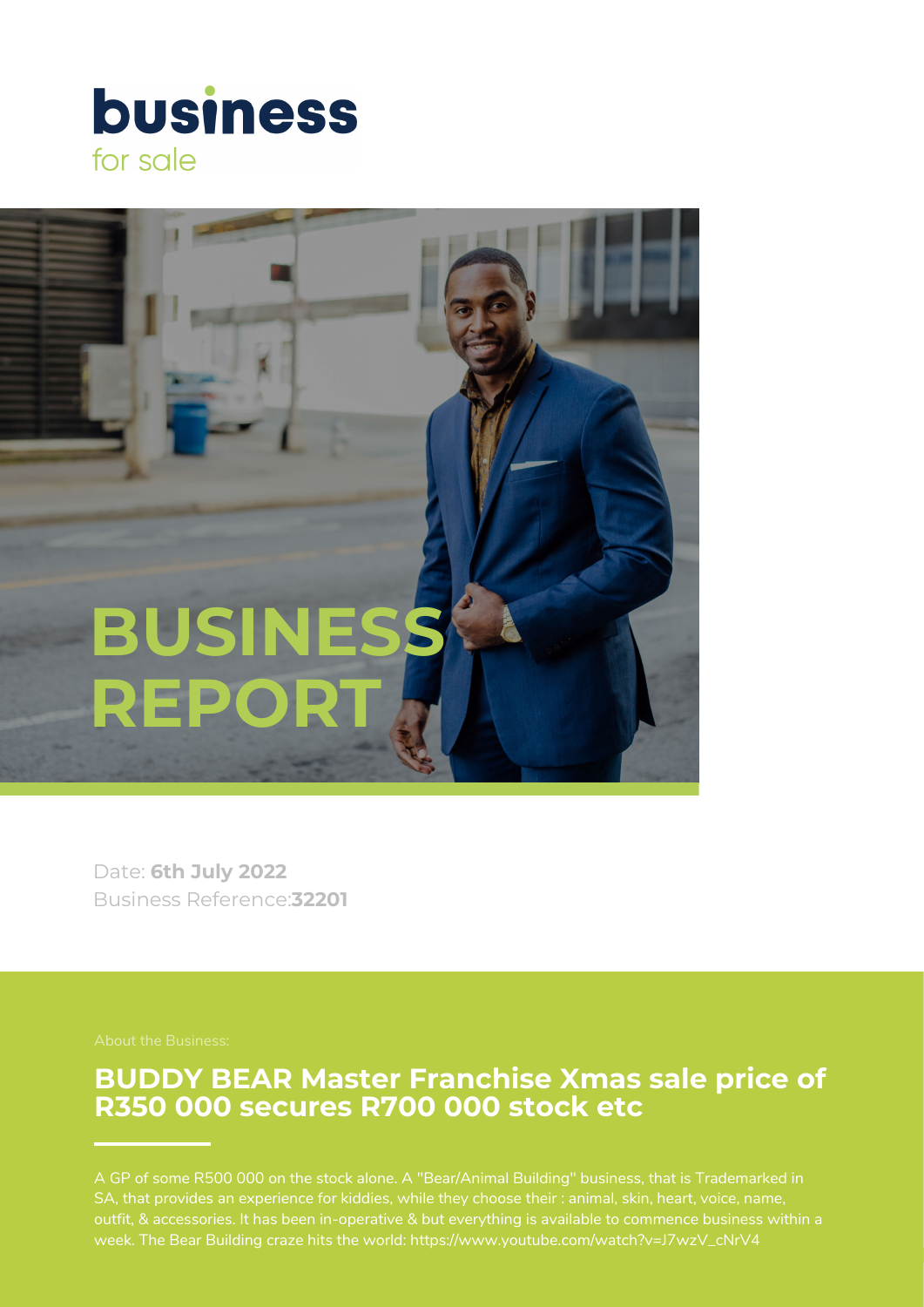## **BUDDY BEAR Master Franchise Xmas sale price of R350 000 secures R700 000 stock etc**



Sector: **Sales & Services**

**Asking Price:**

R **1**

**Monthly Profit:**

R **0**

Asset Value: **R 50,000**

Stock Value: **R 350,000**

Yearly Net Profit : **R 0**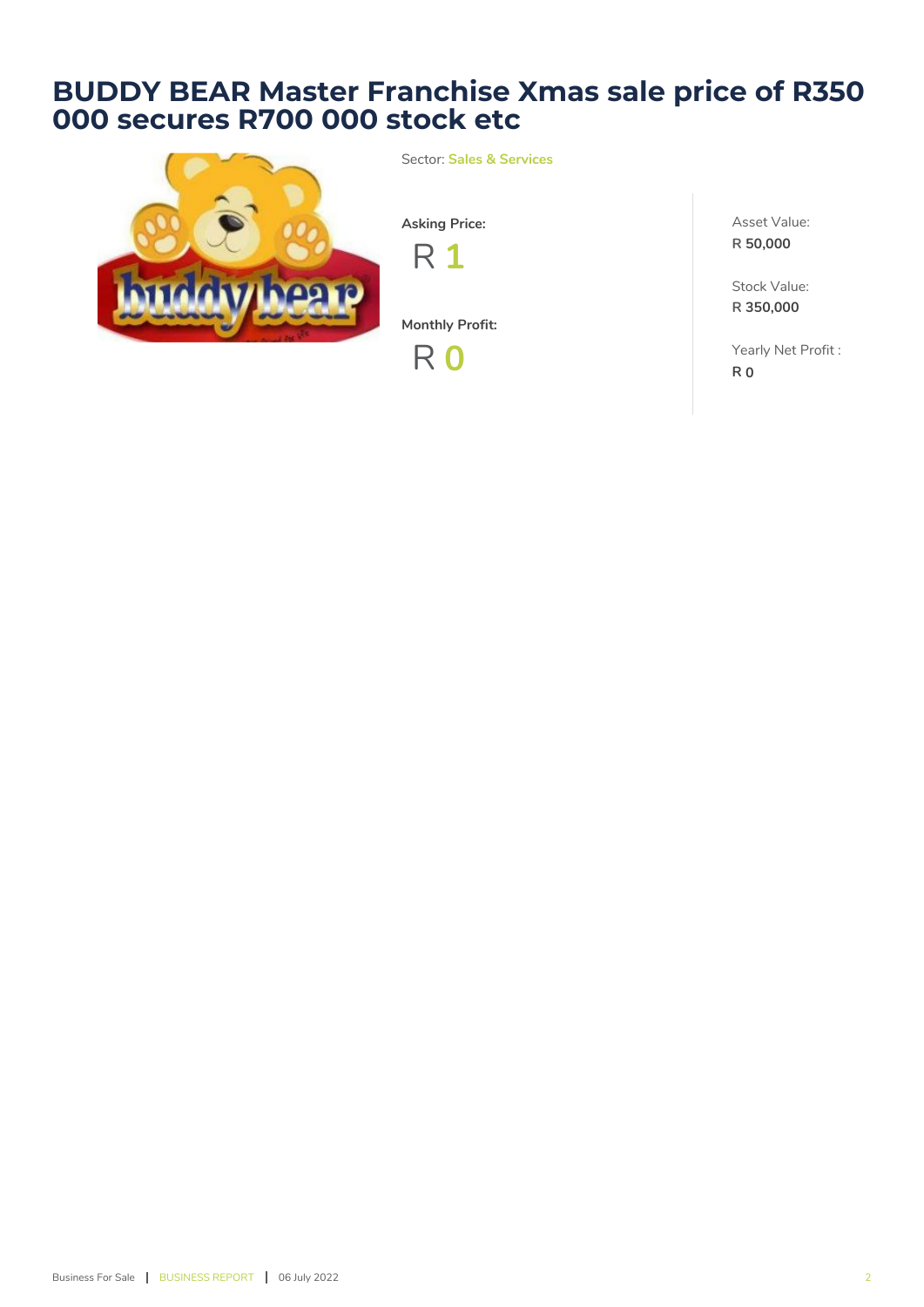

## **Business Report**

#### **Fully describe the business's activities?**

Buddy bear is a "Bear/Animal Building" business, that is Trademarked in SA, that provides an exciting experience for children, as they choose, the animal, skin, heart, voice, name, outfit, & accessories. The display/sale/building process, can range from being based at a shop/cart/online/parties/schools/events etc, with the building process including some equipment if the turnover at that point (eg a shop) supports such, otherwise the process is merely done by hand.

This business/franchise opportunity at R350 000, is inclusive of the presently stored - : stock (R700 000)which was sourced both locally & from overseas/China; equipment & displays (R50 000) which were made locally; inter-active shopping website; & SA Trademark. It is noted, that although this business operated for some 10 yrs with up to 10 franchisee's, the owners focus in the Tourism Industry, led to the closure of the business & thus it's sale as a " New Opportunity" to be RE-STARTED !

The past proved to be successful ! Are you the person who is energised to realise the potential of this opportunity either in the full ownership or Franchise model ? With everything at hand, the business can be up & running in 1 week.

#### **What are the main assets of the business?**

All the below is presently in storage in Durban.

Stock : animal, skin, stuffing, heart, voice, name, outfit & accessories, etc - Valued at inward invoice pricing of R700 000 (but retail pricing at R1.1m, thus a R500 000 GP just on the stock) - all in excellent/saleable condition.

Equipment : 2 blowing/stuffing machines (big & small), display drawers, bear cut-out displays, stands/tables, etc - valued at some R50 000 (while new would be around R200 000) - all would require a good makeover/re-paint (1 week).

Website : interactive shopping/party website & still functions

Trademark : of Buddy Bear in South Africa.

#### **Strengths?**

Tested model that worked in the past & just needs new energy

All equipment, stock, website & Trademark are available (in storage in Durban) to re-start this business opportunity (only 1 week to touch-up the displays/machines)

The Seller (based in Durban) will assist any Purchaser from a strategy, product, marketing & supplier, pointof-view.

#### **Weaknesses?**

That the business needs to be Re-started; although it's tested model, stock, equipment, website & Trademark are available to commence operation, literally immediately.